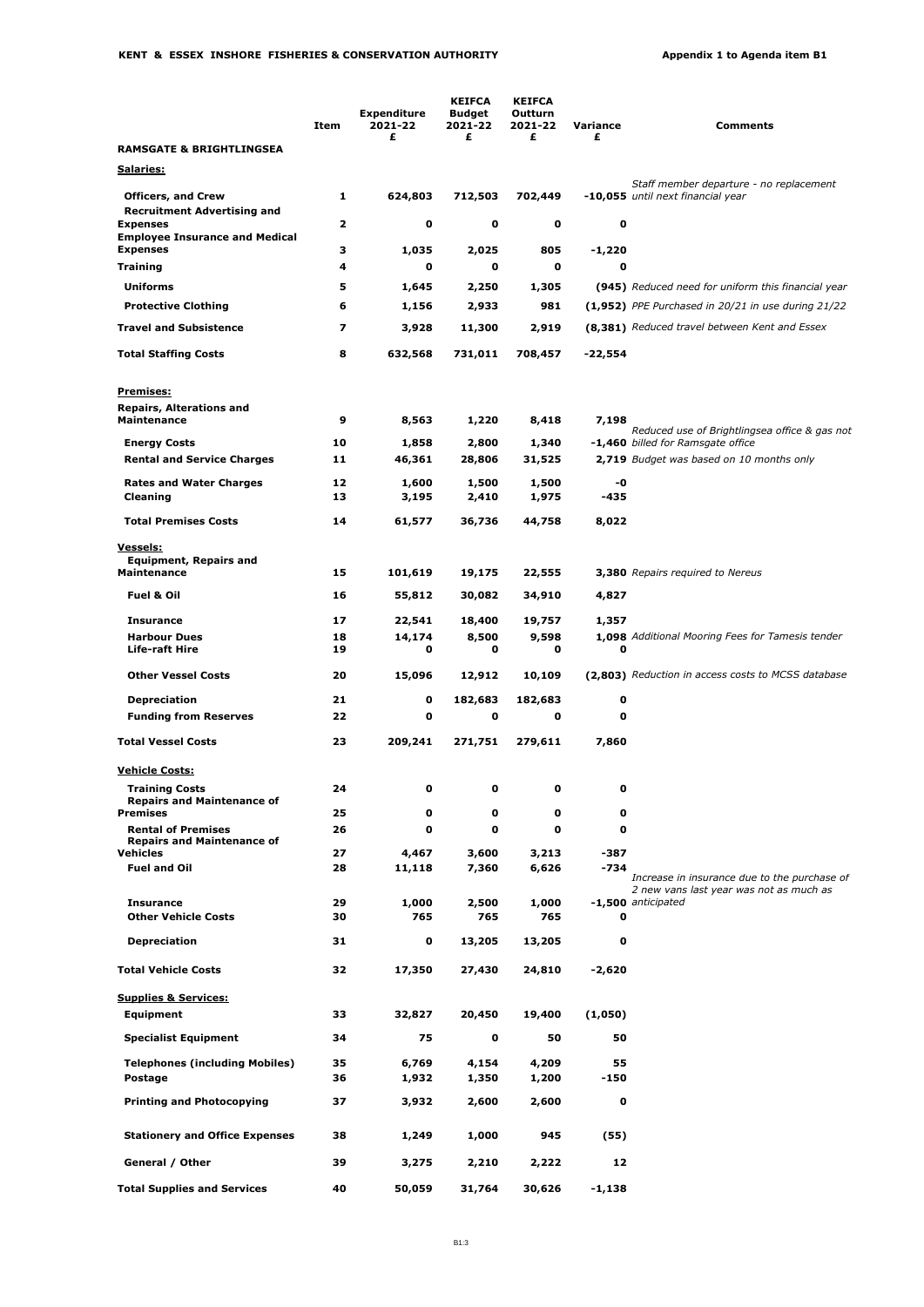|                                         | Item | Expenditure<br>2021-22 | <b>KEIFCA</b><br><b>Budget</b><br>2021-22 | <b>KEIFCA</b><br>Outturn<br>2021-22 | Variance  | Comments                             |
|-----------------------------------------|------|------------------------|-------------------------------------------|-------------------------------------|-----------|--------------------------------------|
| Income:                                 |      |                        |                                           |                                     |           |                                      |
| <b>Hire of Vessels</b>                  | 41   | -3.000                 | 0                                         | $-3,000$                            |           | (3,000) Hire of Tamesis for two days |
| <b>Total Ramsgate and Brightlingsea</b> | 42   | 967.794                |                                           | 1,098,693 1,085,262                 | $-13.431$ |                                      |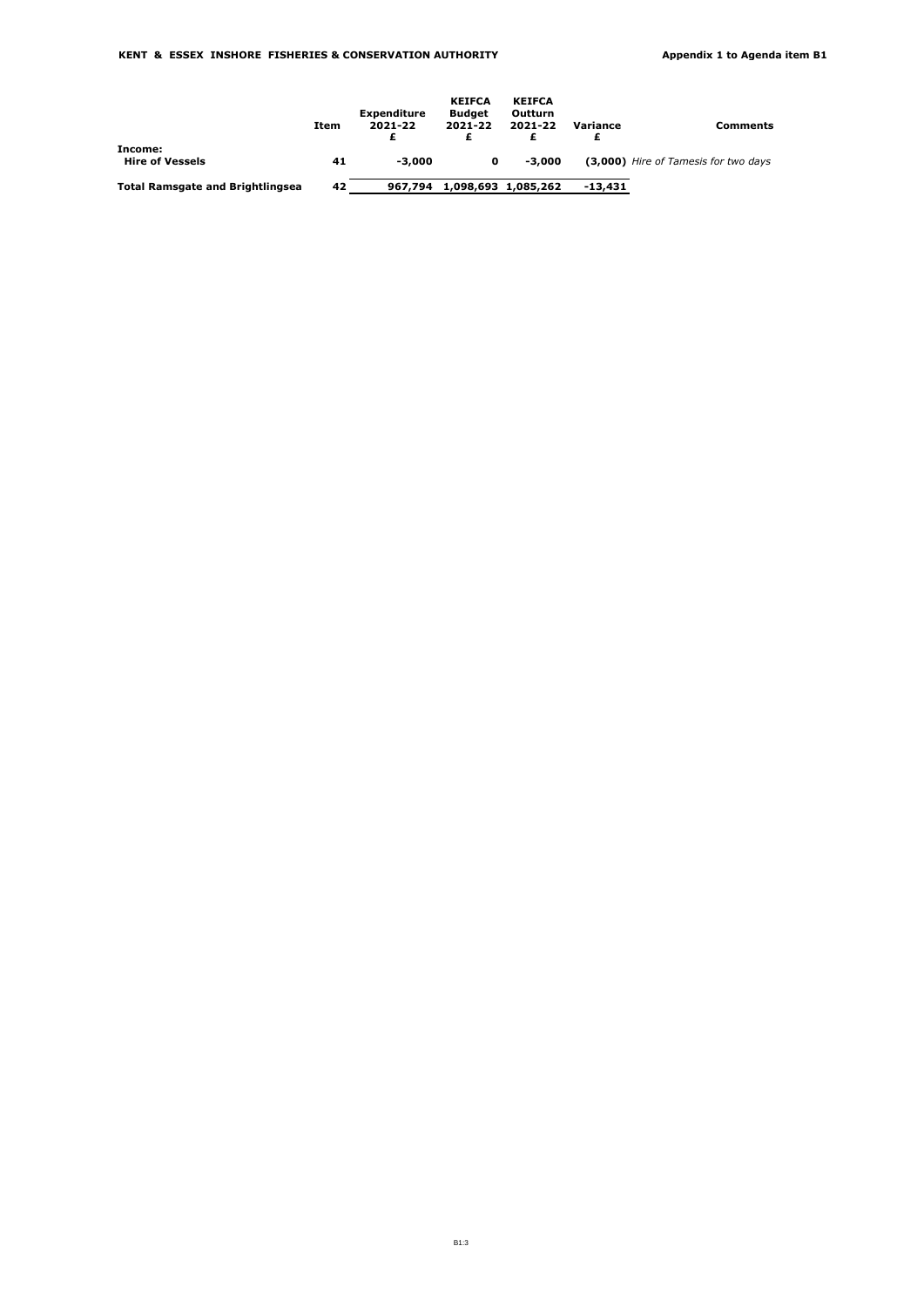|                                                                                                   | Item     | <b>Expenditure</b><br>2021-22<br>£ | <b>KEIFCA</b><br>Budget<br>2021-22<br>£ | <b>KEIFCA</b><br>Outturn<br>2021-22<br>£ | Variance<br>£ | <b>Comments</b>                                                         |
|---------------------------------------------------------------------------------------------------|----------|------------------------------------|-----------------------------------------|------------------------------------------|---------------|-------------------------------------------------------------------------|
| <b>AUTHORITY COSTS</b>                                                                            |          |                                    |                                         |                                          |               |                                                                         |
| <b>Support Charges:</b>                                                                           |          |                                    |                                         |                                          |               |                                                                         |
| <b>Internal and External Audit</b>                                                                | 43       | 2,998                              | 3,000                                   | 2,998                                    | -3            |                                                                         |
| <b>Legal Fees</b>                                                                                 | 44       | 17,354                             | 12,000                                  | 12,000                                   | 0             |                                                                         |
| <b>Financial Services</b><br>Clerk                                                                | 45<br>46 | 20,747<br>7,000                    | 20,100<br>7,000                         | 20,747<br>7,000                          | 647<br>0      |                                                                         |
| <b>Other Support Services- Payroll,</b><br>Personnel & Training, IT,<br>Procurement, Property and |          |                                    |                                         |                                          |               |                                                                         |
| <b>Public Relations</b>                                                                           | 47       | 182                                | 200                                     | 111                                      | -89           |                                                                         |
| <b>Total Support Charges</b>                                                                      | 48       | 48,280                             | 42,300                                  | 42,855                                   | 555           |                                                                         |
| <b>Other Costs:</b>                                                                               |          |                                    |                                         |                                          |               |                                                                         |
| <b>Hire of Rooms</b>                                                                              | 49       | 1,048                              | 2,200                                   | 1,048                                    |               | change of venue and no technical panel<br>$(1,152)$ meetings            |
| <b>Members' Travel &amp; Subsistence</b>                                                          |          |                                    |                                         |                                          |               |                                                                         |
| <b>Allowances</b><br><b>Chairman's &amp; Vice Chairman's</b>                                      | 50       | 1,693                              | 1,800                                   | 1,077                                    |               | -723 Anticipated reduction in members' travel                           |
| Allowance                                                                                         | 51       | 14,004                             | 8,004                                   | 8,004                                    | 0             |                                                                         |
| <b>Subscriptions</b>                                                                              | 52       | 28,690                             | 15,200                                  | 15,200                                   | 0             |                                                                         |
| <b>Advertising- By-laws and Audit</b>                                                             | 53       | 35,630                             | 24,000                                  | 24,000                                   | 0             |                                                                         |
| <b>Other Costs</b>                                                                                | 54       | 1,010                              | 1,500                                   | 1,010                                    | -490          |                                                                         |
| <b>Total Other Costs</b>                                                                          | 55       | 82,075                             | 52,704                                  | 50,339                                   | -2,365        |                                                                         |
| <b>Contribution and Grants</b>                                                                    | 56       | $\mathbf 0$                        | o                                       | 0                                        | 0             |                                                                         |
| <b>Authority Costs</b>                                                                            | 57       | 130,355                            | 95,004                                  | 93,194                                   | $-1,810$      |                                                                         |
| <b>Survey and Project Costs:</b>                                                                  |          |                                    |                                         |                                          |               |                                                                         |
| <b>River Roach Oysters</b>                                                                        | 58       | 150                                | 500                                     | 150                                      | -350          |                                                                         |
| <b>Communication &amp; Engagement</b>                                                             | 59       | 8,461                              | 3,742                                   | 5,420                                    |               | <b>1,678</b> KEIFCA website upgrade was required                        |
| <b>Research Fund</b>                                                                              | 60       | 1,038                              | 2,500                                   | 1,038                                    | (1, 462)      |                                                                         |
| <b>Training Programme</b>                                                                         | 61       | 7,500                              | 8,700                                   | 7,500                                    |               | some residential and in person training has<br>$(1,200)$ been postponed |
| <b>GIS Reporting Systems</b>                                                                      | 62       | 615                                | 900                                     | 615                                      | (285)         |                                                                         |
|                                                                                                   |          |                                    |                                         |                                          |               |                                                                         |
| Whelks                                                                                            | 63       | 715                                | 4,300                                   | 4,300                                    | 0             |                                                                         |
| <b>Evidence &amp; Management Review</b>                                                           | 64       | o                                  | 0                                       | 0                                        | 0             | UUTSIGE area not open this year, travel &                               |
|                                                                                                   |          |                                    |                                         |                                          |               | accomodation costs for bio security checks                              |
| <b>Cockle Surveys</b>                                                                             | 65       | 14,104                             | 15,950                                  | 14,454                                   |               | $-1,496$ not requries                                                   |
| <b>Depreciation (Quad Bikes)</b>                                                                  | 66       | 0                                  | 7,816                                   | 7,816                                    | 0             |                                                                         |
| <b>Licenses and Fees</b>                                                                          | 67       | -105,275                           | -91,916                                 | $-101,021$                               |               | -9,105 Natural England Survey contribution                              |
| <b>Surveys</b>                                                                                    | 68       | $-24,800$                          | $-24,800$                               | $-24,800$                                | 0             |                                                                         |
| <b>Contributions and grants</b>                                                                   | 69       | 0                                  | 0                                       | 0                                        | 0             |                                                                         |
|                                                                                                   |          |                                    |                                         |                                          |               |                                                                         |
| <b>Total Survey and Project Costs</b>                                                             | 70       | -97,492                            | -72,308                                 | $-84,528$                                | $-12,220$     |                                                                         |
| <b>Total Costs</b>                                                                                | 71       |                                    | 1,000,657 1,121,389 1,093,928           |                                          | -27,461       |                                                                         |
| <b>EU Grant</b>                                                                                   | 72       | 0                                  | $-3,466$                                | -3,466                                   | 0             |                                                                         |
| <b>Net Cost of Services</b>                                                                       | 73       |                                    | 1,000,657 1,117,923 1,090,462           |                                          | $-27,461$     |                                                                         |
| <b>Interest &amp; Investment Income</b>                                                           | 74       | 0                                  | $-1,000$                                | $-1,000$                                 | 0             |                                                                         |
| <b>Net Operating Expenditure</b>                                                                  | 75       |                                    | 1,000,657 1,116,923 1,089,462           |                                          | -27,461       |                                                                         |